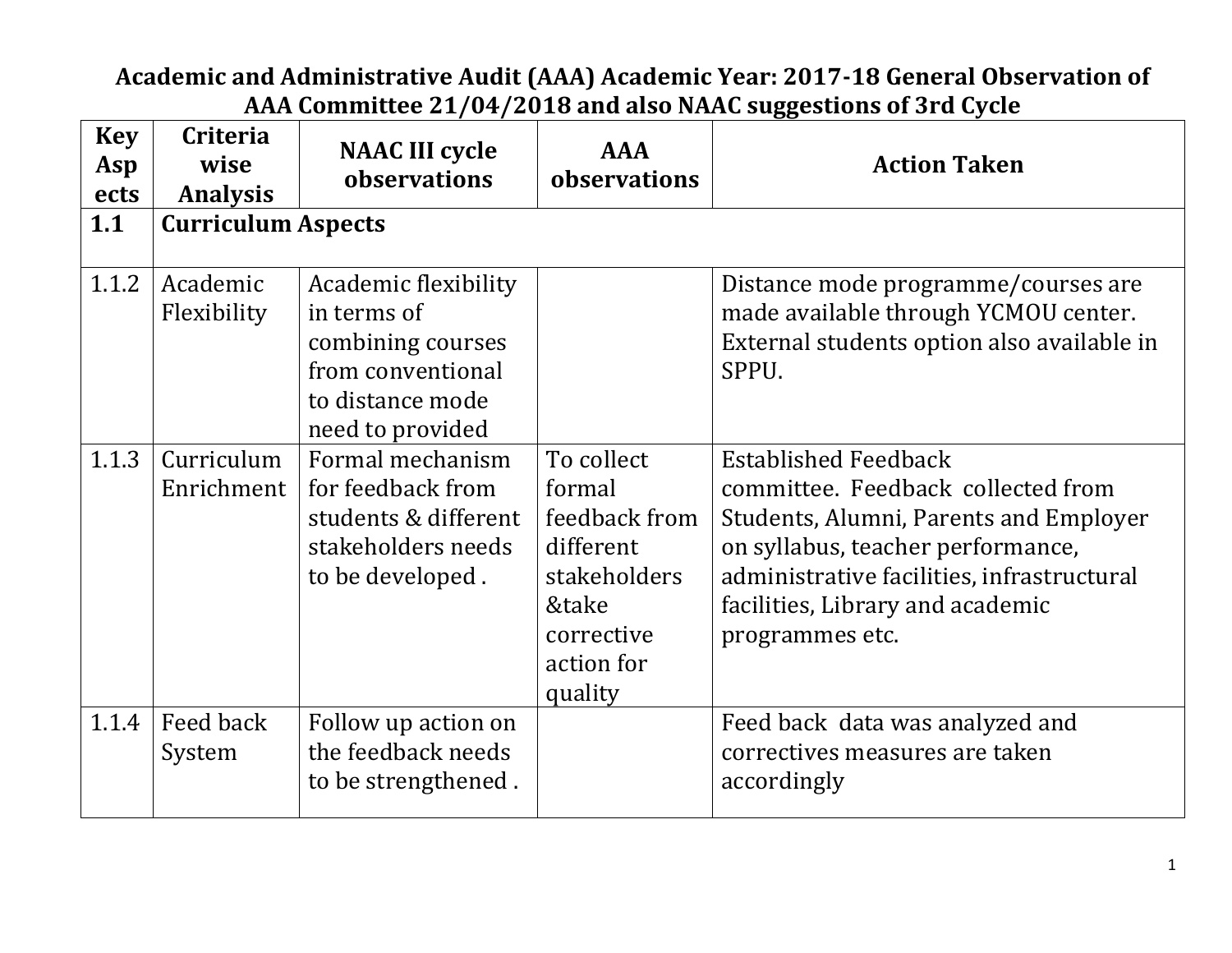|       | To start more PG<br>programmes                                                                                                                                  | To start more<br>PG<br>programmes                                                      | Initiation has been taken to start PG in<br>Physics, Botany, Zoology, Geography &<br>Analytical chemistry and UG Mathematics                                                        |
|-------|-----------------------------------------------------------------------------------------------------------------------------------------------------------------|----------------------------------------------------------------------------------------|-------------------------------------------------------------------------------------------------------------------------------------------------------------------------------------|
| 2.2   | <b>Teaching-Learning &amp; Evaluation</b>                                                                                                                       |                                                                                        |                                                                                                                                                                                     |
| 2.2.3 | • Traditional<br>methods of learning<br>is supplemented by<br>ICT method of<br>learning.<br>• ICT based teaching<br>to be encouraged<br>further<br>(Section IV) | $\bullet$ To<br>strengthen<br><b>ICT</b> enabled<br>Teaching –<br>Learning<br>process. | Focused towards the use of ICT teaching<br>learning method. Individuals teachers<br>have planed to use ICT & other methods in<br>their teaching plans & implemented<br>accordingly. |
| 2.2.4 | • More faculties<br>need to be<br>encouraged to<br>attend orientation /<br>refresher course<br>• Apply for minor<br>/Major research<br>projects                 |                                                                                        | • Faculties are promoted to participate in<br>OC/RC programme • MRP total 11 nos. of<br>proposal submitted to BOD, SPPU, Pune                                                       |
|       | <b>More Permanent</b><br>faculty to be<br>recruited (Section<br>IV)                                                                                             |                                                                                        | Recruitment of faculty is controlled &<br>Monitored by Mother Institute.                                                                                                            |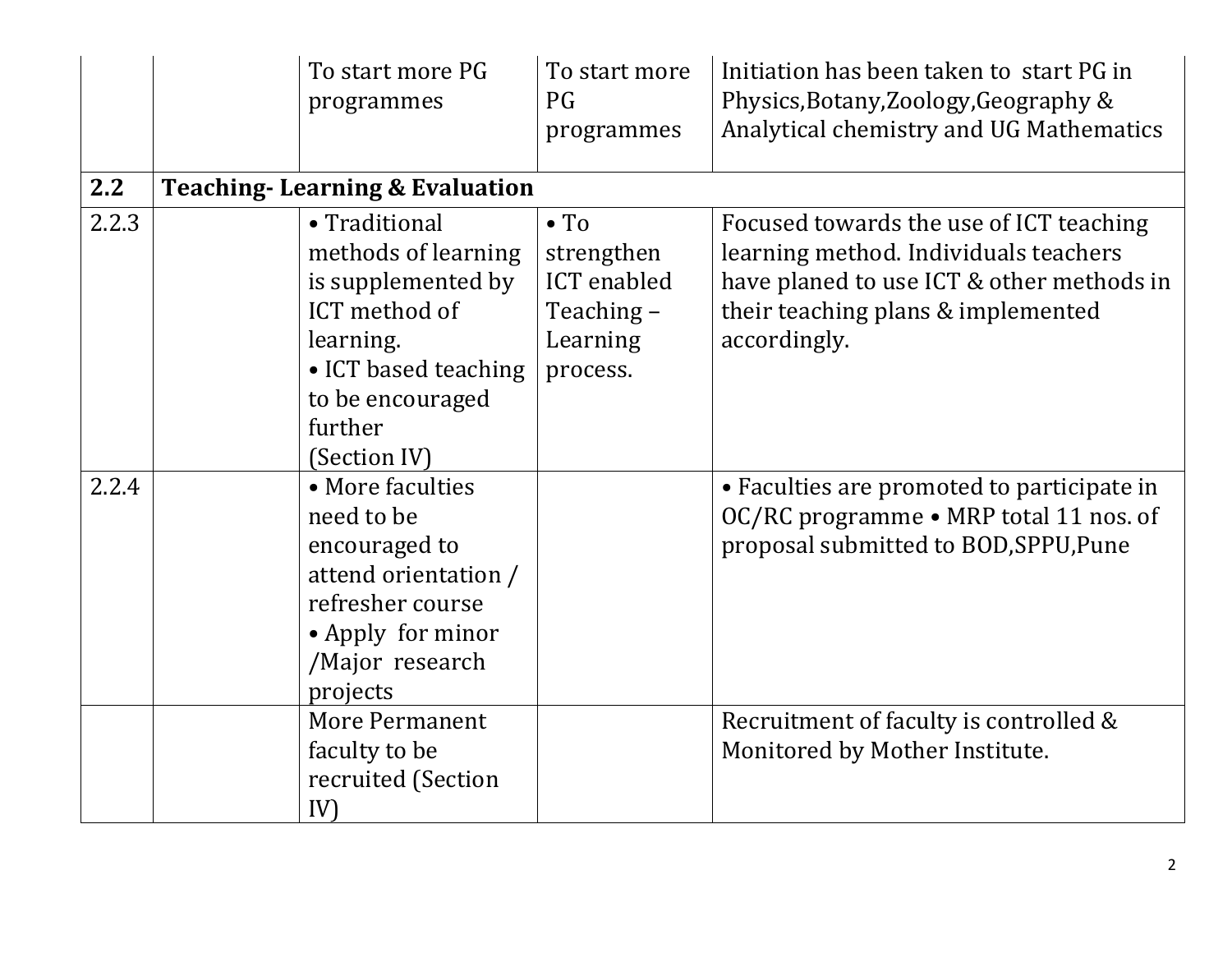| Systematic<br>mentoring scheme<br>to needs betterment<br>(Section IV) | • Started Mentor Mentee scheme &<br>profiles of students are maintained by<br>mentors.<br>• Remedial teaching activity is<br>implemented for the last year failure<br>student, and separate time table is<br>prepared & lectures are conducted as per<br>time table.<br>• Implemented Slow and Advance Learner<br>scheme, for the betterment of the student<br>Performance continuous evaluation<br>process is implemented.<br>• Learning Methods used like Assignment,<br>reading groups, field visits, review of<br>books and articles, class seminars, paper<br>presentation, news paper cutting and<br>display activities. |
|-----------------------------------------------------------------------|--------------------------------------------------------------------------------------------------------------------------------------------------------------------------------------------------------------------------------------------------------------------------------------------------------------------------------------------------------------------------------------------------------------------------------------------------------------------------------------------------------------------------------------------------------------------------------------------------------------------------------|
|-----------------------------------------------------------------------|--------------------------------------------------------------------------------------------------------------------------------------------------------------------------------------------------------------------------------------------------------------------------------------------------------------------------------------------------------------------------------------------------------------------------------------------------------------------------------------------------------------------------------------------------------------------------------------------------------------------------------|

L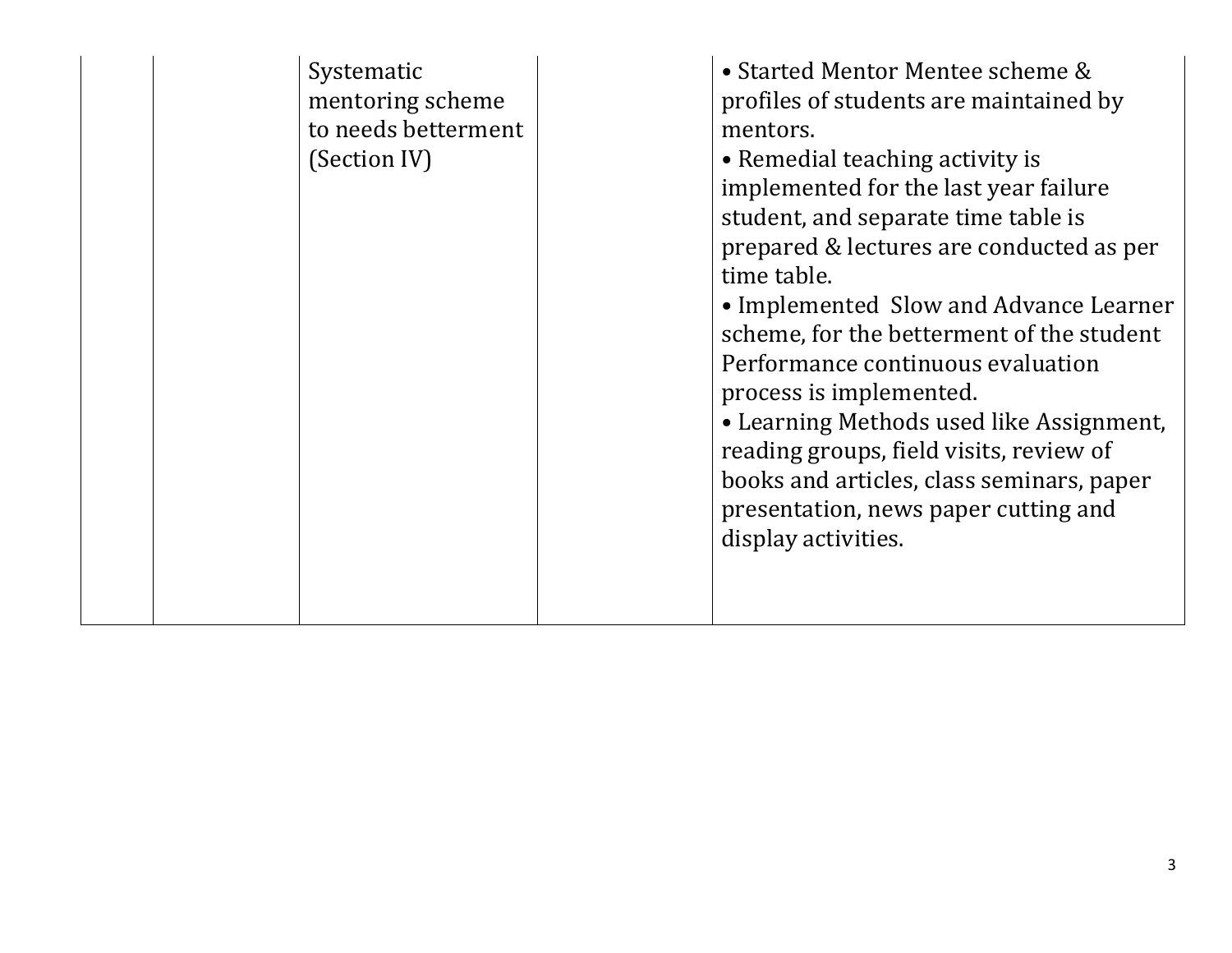|  |  |  | • To improve<br>academic<br>performance<br>of students at<br>UG &PG level. | • Planned to take initiation towards<br>student seminars, G.D., Field /Industrial<br>Visits, Brain storming etc. • Started Mentor<br>Mentee scheme. Adopted to Use ICT<br>teaching Method and other teaching<br>method.• Slow and Advance Learner<br>scheme started for the betterment of the<br>student Performance which includes to<br>conduct Two Unit Test per term and Mid-<br>Term Examination for all classes.• Use of<br>ICT, Class seminars, Workshop for<br>students, Group Discussions, Educational<br>Tours, Annual lesson Plan, Home<br>Assignments, Providing question banks to<br>the students. Completion of syllabus. |
|--|--|--|----------------------------------------------------------------------------|-----------------------------------------------------------------------------------------------------------------------------------------------------------------------------------------------------------------------------------------------------------------------------------------------------------------------------------------------------------------------------------------------------------------------------------------------------------------------------------------------------------------------------------------------------------------------------------------------------------------------------------------|
|--|--|--|----------------------------------------------------------------------------|-----------------------------------------------------------------------------------------------------------------------------------------------------------------------------------------------------------------------------------------------------------------------------------------------------------------------------------------------------------------------------------------------------------------------------------------------------------------------------------------------------------------------------------------------------------------------------------------------------------------------------------------|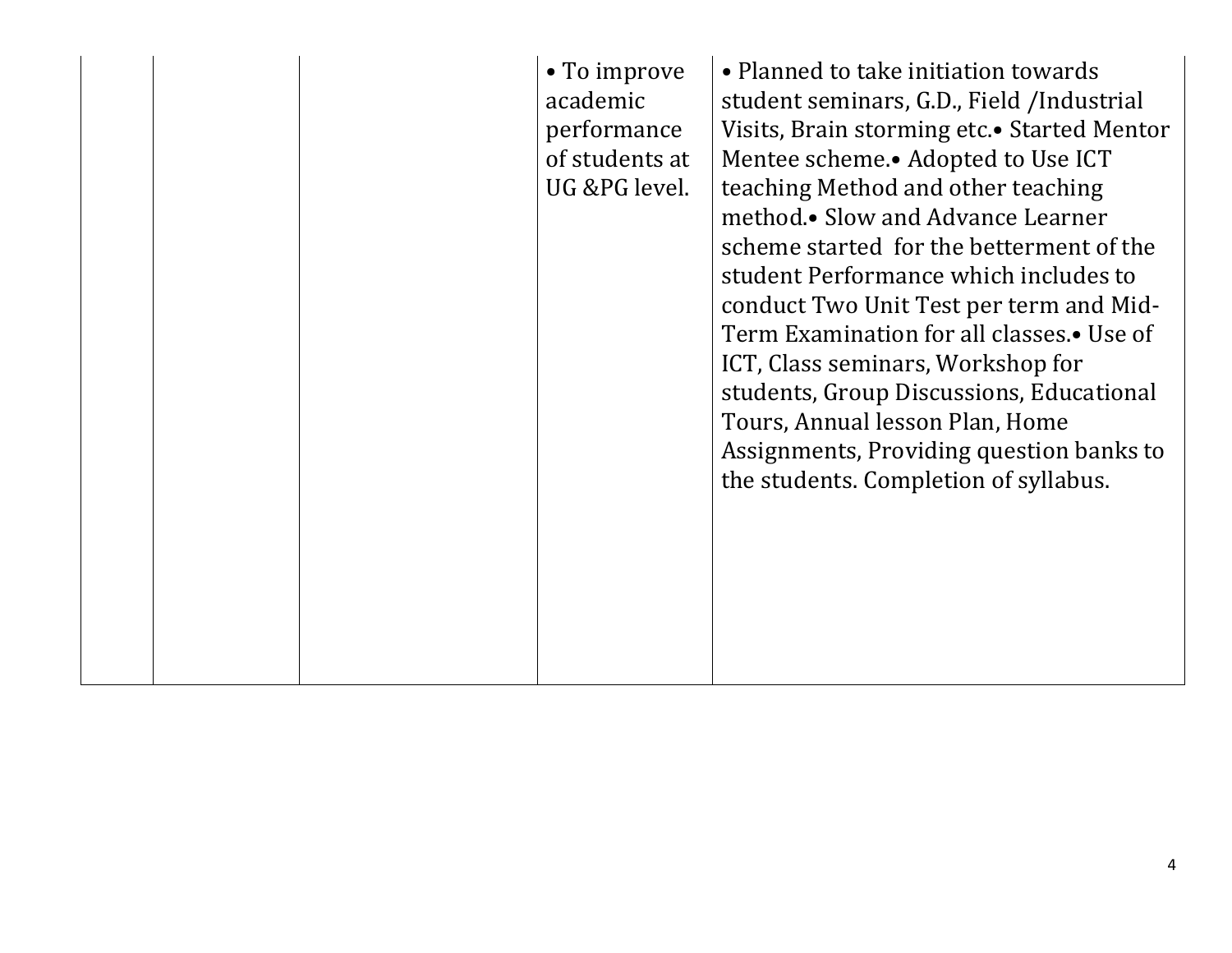|       |                                                     | To undertake<br>Learner<br>Centric<br>Innovative<br>teaching $-$<br>learning<br>methods. | • Initiation has been taken initiation<br>towards students seminars, G.D., Field<br>/Industrial Visits, Brain storming etc.<br>• Mentor Mentee scheme strengthened<br>• Use of ICT in teaching is implemented.<br>• Remedial coaching activity have been<br>implemented.<br>• Proper implementation of Slow and<br>Advance Learner scheme, for the<br>betterment of the student Performance.                                                                                                                                 |
|-------|-----------------------------------------------------|------------------------------------------------------------------------------------------|------------------------------------------------------------------------------------------------------------------------------------------------------------------------------------------------------------------------------------------------------------------------------------------------------------------------------------------------------------------------------------------------------------------------------------------------------------------------------------------------------------------------------|
| 3.0   | <b>Research Consultancy &amp; Extension</b>         |                                                                                          |                                                                                                                                                                                                                                                                                                                                                                                                                                                                                                                              |
| 3.3.1 | Research committee<br>need to be more<br>functional |                                                                                          | Research committee is restructured to<br>promote research. To provide<br>infrastructure/analytical facilities to<br>researcher. To promote researchers to apply<br>for minor/major research project, To<br>inculcate research environment to the<br>students through research projects. To<br>enhance research presentation/publications.<br>To encourage researchers by appreciation of<br>their work. Promotion & Motivation of<br>students for BOD, SPPU, Avishkar, Inspire<br>Poject and Rayat Avishkar research project |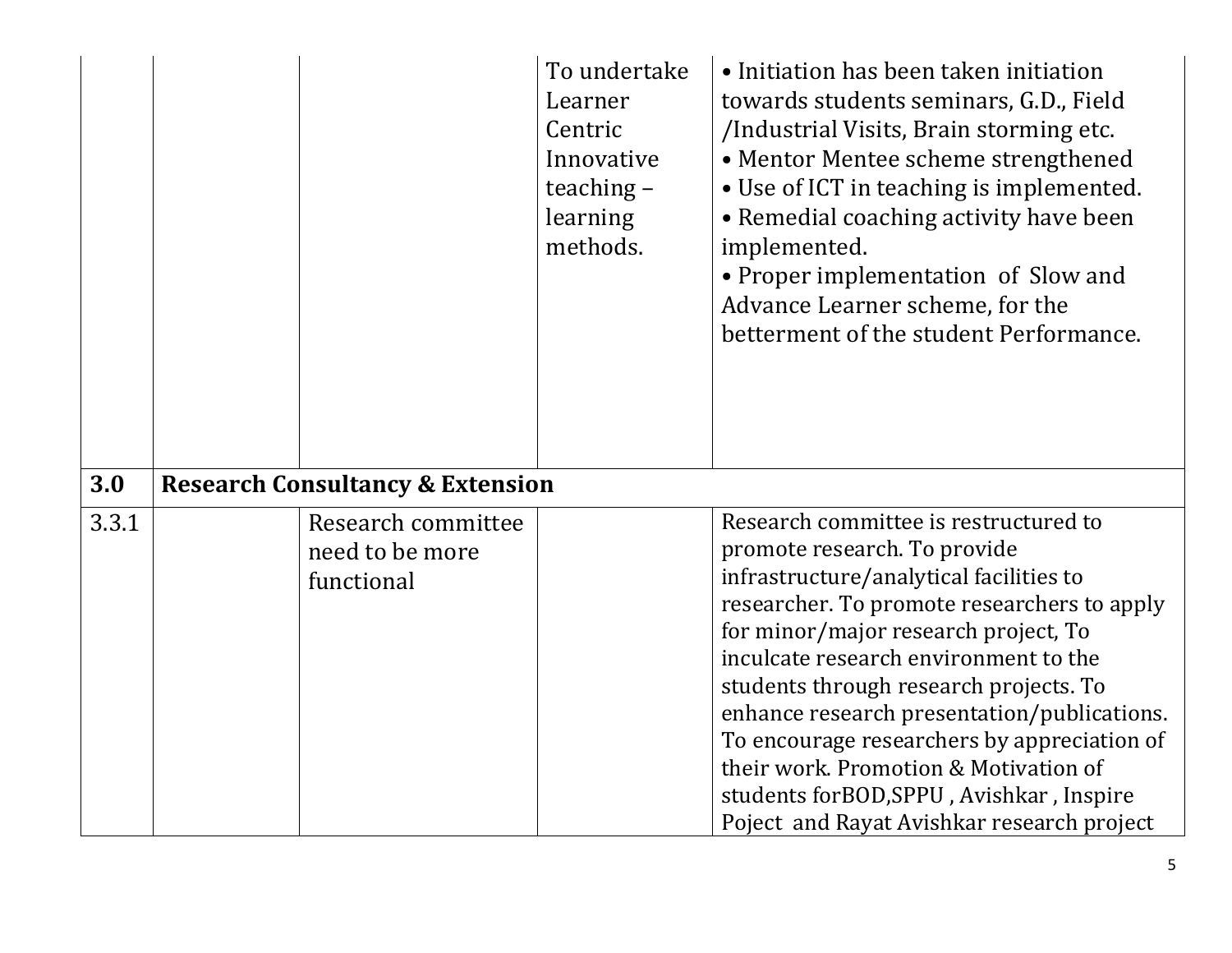|       |                                                                | participation, presentaion by poster, oral<br>presentation, organization of orientation<br>,Science Exhibiton, Science model<br>preparation quitz competition, Rayat<br>Vidnayan parishad programmes for students<br>skilled student needed by society and in<br>industry, development of innovative ideas,<br>creativity, problem solving, exhibit dyanamic<br>talent, build up confidance etc. |
|-------|----------------------------------------------------------------|--------------------------------------------------------------------------------------------------------------------------------------------------------------------------------------------------------------------------------------------------------------------------------------------------------------------------------------------------------------------------------------------------|
| 3.3.2 | More neighboring<br>industry be tapped<br>for funding research | Initiation has been taken through MOU's<br>and Association with different industries<br>& firms in vicinity of College                                                                                                                                                                                                                                                                           |
| 3.3.3 | Access to e-journals<br>need to be more<br>strengthened        | More provision made available for to<br>access e-journals facility                                                                                                                                                                                                                                                                                                                               |
|       | ICT facilities/<br>Scientific<br>equipments made<br>available  | Computers & other accessories,<br>Projectors, Smart boards are Purchased                                                                                                                                                                                                                                                                                                                         |
| 3.3.5 | More Consultancy<br>need to be<br>developed                    | Research committee motivated towards<br>research & planned to strengthen the<br>consultancy.                                                                                                                                                                                                                                                                                                     |
|       | To encourage non<br>Ph.D. faculties to<br>carry out Ph.D.      | All non Ph.D. faculty motivated towards<br>research, provide seed money & promote<br>faculty for FDP under U.G.C. scheme                                                                                                                                                                                                                                                                         |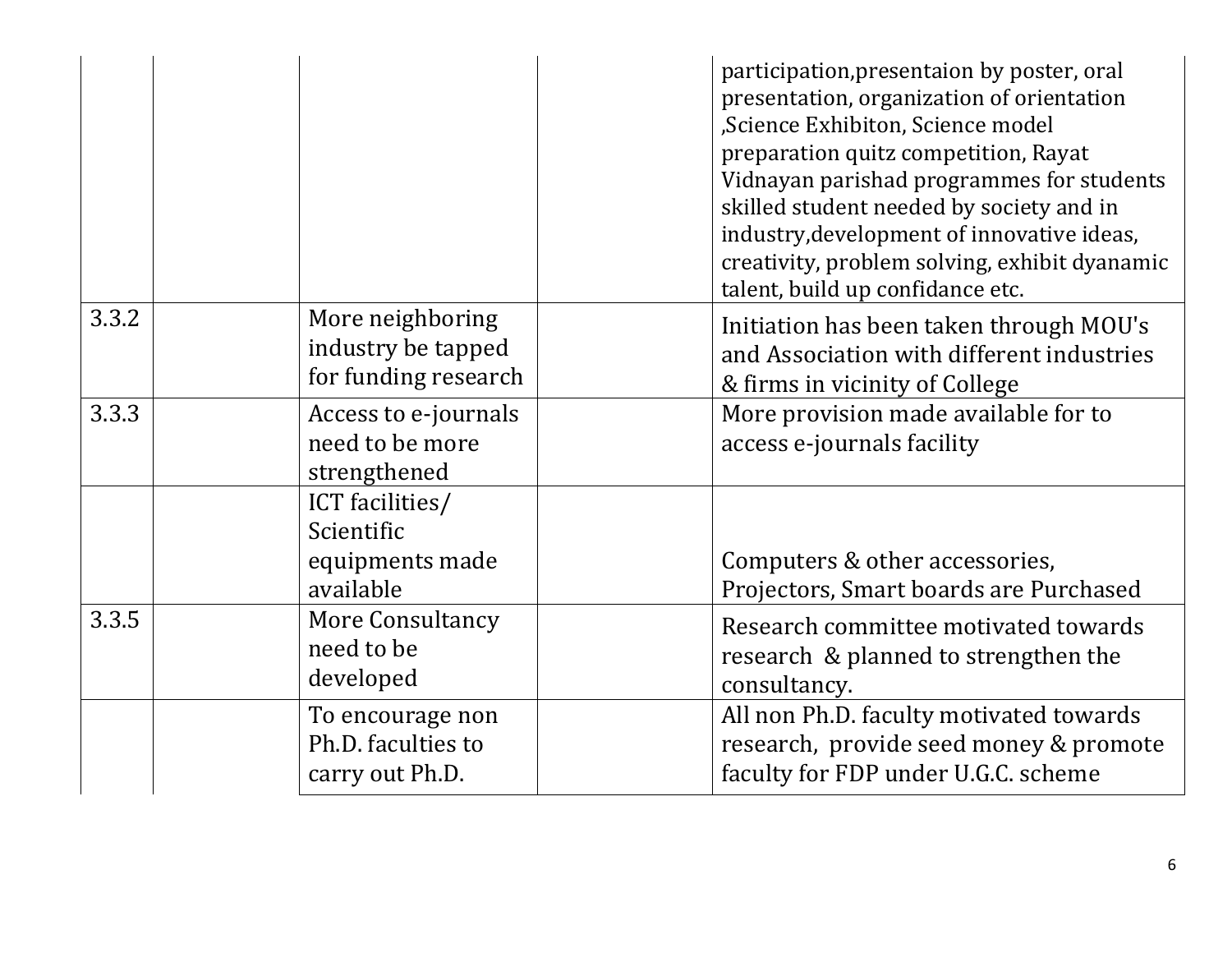|     | Enhance<br>publications &<br>Major research<br>projects |                                                                   | MRP total 11 nos. of proposal submitted to<br>BOD, SPPU, Pune                                                                                                                                                                                                                |
|-----|---------------------------------------------------------|-------------------------------------------------------------------|------------------------------------------------------------------------------------------------------------------------------------------------------------------------------------------------------------------------------------------------------------------------------|
|     |                                                         | To receive<br>research<br>grants from<br>non-govt.<br>sources.    | Effort will be taken to tie-up with nearby<br>different industries to generate funds.                                                                                                                                                                                        |
|     |                                                         | To enhance<br>extension<br>activities<br>other than<br>NSS & NCC. | Each dept. has been chock out to conduct<br>at least one extension activity.                                                                                                                                                                                                 |
|     |                                                         | To make all<br>MOU's as<br>functional &<br>sign few<br>MOU's.     | Five nos. of MOU'S signed with the<br>different firm in the regards of BVOC<br>courses granted to college. Also planned to<br>prepare few departmental MOU;s with<br>industries. Research committee motivate<br>towards research & planned to strengthen<br>the consultancy. |
| 4.0 | <b>Infrastructure &amp; Learning Resources</b>          |                                                                   |                                                                                                                                                                                                                                                                              |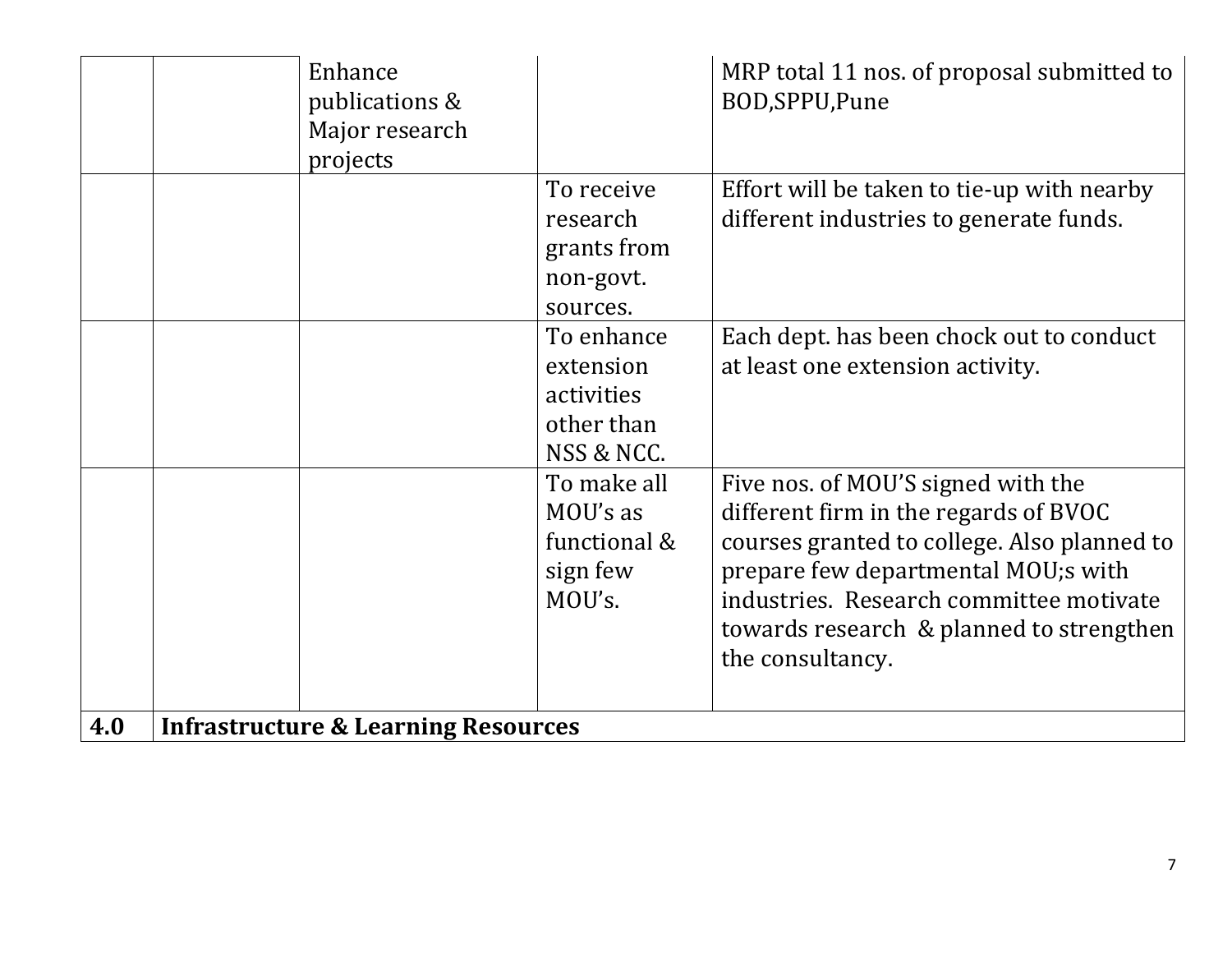| 4.4.2 | Library as a<br>learning<br>resources | Library need to be<br>automated with<br>more e-sources                     |                                                    | Library is fully atomized and provided<br>sufficient computer with broad band<br>internet facility                                                                                             |
|-------|---------------------------------------|----------------------------------------------------------------------------|----------------------------------------------------|------------------------------------------------------------------------------------------------------------------------------------------------------------------------------------------------|
|       |                                       | Better sport<br>infrastructure to be<br>provided                           |                                                    | Initiation will be taken to start 400 meter.<br>Running track, Multi-Gym facilities, Kho-<br>kho etc. games.                                                                                   |
|       |                                       | Hostel facilities for<br>boys to be provided                               |                                                    | Management has agreed to construct Boy's<br>Hostel.                                                                                                                                            |
| 5.0   |                                       | <b>Student support &amp; Progression</b>                                   |                                                    |                                                                                                                                                                                                |
|       |                                       | Communication &<br>personality<br>development course<br>to be strengthened |                                                    | Necessary programme and short term<br>courses will be started for enrichment of<br>communication skill and personality<br>development.                                                         |
|       |                                       | Add more locally<br>relevant skill<br>oriented courses                     |                                                    | Planned to start more number of<br>professional skill oriented courses like<br>fashion designing, Professional Tally,<br>Communication Skill etc. NSQF has been<br>granted two B.Voc. Courses. |
|       |                                       |                                                                            | To strengthen<br>student<br>support &<br>placement | Planned to arrange in campus and off<br>campus placement drive of different<br>nearby industries.                                                                                              |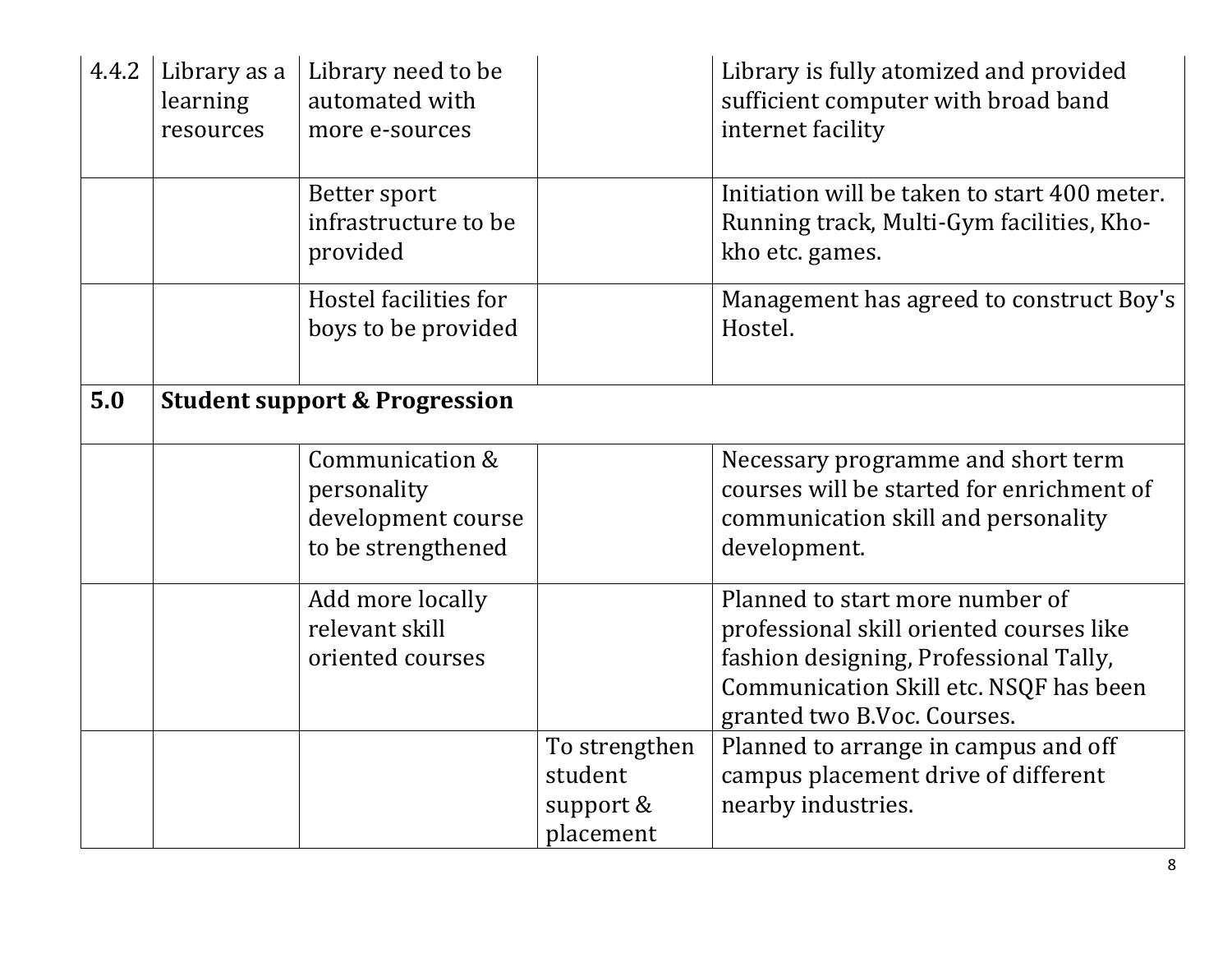|     |                                                                                             | activities.                                                                     |                                                                                                                                                                                                                                                                                                                                                                                                                                                  |
|-----|---------------------------------------------------------------------------------------------|---------------------------------------------------------------------------------|--------------------------------------------------------------------------------------------------------------------------------------------------------------------------------------------------------------------------------------------------------------------------------------------------------------------------------------------------------------------------------------------------------------------------------------------------|
|     |                                                                                             | To ensure<br>students<br>participation<br>in<br>extracurricula<br>r activities. | Planned to organize Cultural programmes,<br>strengthen competitive examination<br>centre, Sports activity, Provoide seed<br>money for poor and needy stuents, Field<br>visits, Science Association, Short term<br>courses, Skill based courses, NSS activity,<br>Personality development, tree plantation,<br>Science exhibition, Avishkar Competitions,<br>Inspire programmes, Research paper<br>presentation in Rayat Vidnyan parishad<br>etc. |
|     |                                                                                             | To ensure<br>alumni<br>contribution<br>in the<br>development<br>of the college. | Prompt alumni are shortlisted and<br>meeting will be arranged to initiate alumni<br>contribution.                                                                                                                                                                                                                                                                                                                                                |
| 6.0 | Governance, Leadership & Management                                                         |                                                                                 |                                                                                                                                                                                                                                                                                                                                                                                                                                                  |
| 6.2 | Feedback from all<br>stake holders need<br>to be taken for<br>taking strategic<br>decisions |                                                                                 | Feedback from all stake holders will be<br>taken for overall development of the<br>college                                                                                                                                                                                                                                                                                                                                                       |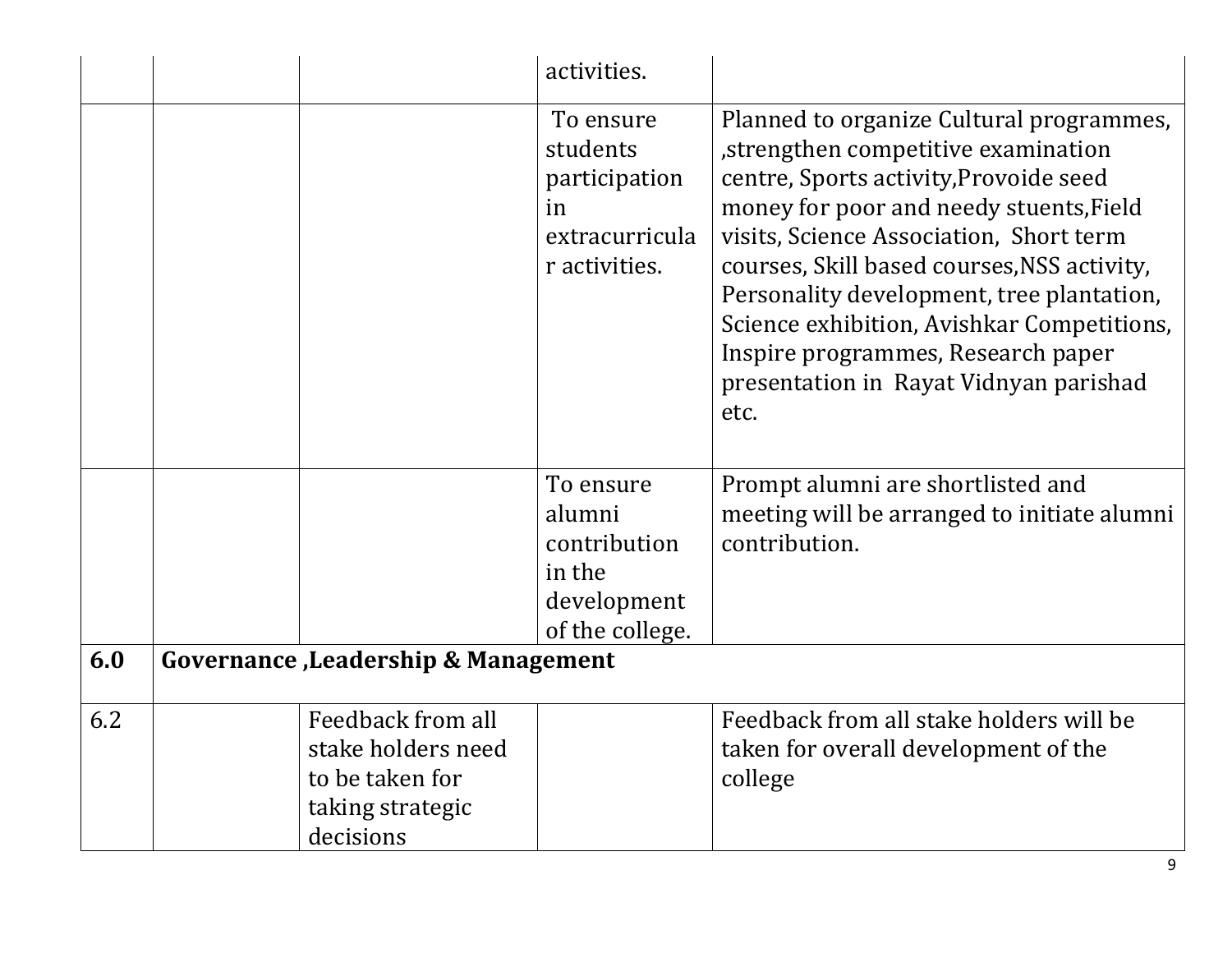|  | Academic<br>performance<br>appraisal of teachers<br>& institutional data<br>based need to be<br>maintained |                                                                                                   | Academic performance of teacher timely<br>evaluated with their examination result,<br>co curricular & extension activity carried<br>out by them. Institutional/organizational<br>behavior of the faculty should be<br>maintained by providing facilities. PBAS<br>forms are of individuals filled annually,<br>assessed by IQAC & corrective suggestions<br>given by head of institute.                                                                                                                                                                              |
|--|------------------------------------------------------------------------------------------------------------|---------------------------------------------------------------------------------------------------|----------------------------------------------------------------------------------------------------------------------------------------------------------------------------------------------------------------------------------------------------------------------------------------------------------------------------------------------------------------------------------------------------------------------------------------------------------------------------------------------------------------------------------------------------------------------|
|  |                                                                                                            | To organize<br>professional<br>training<br>programmes<br>for teaching &<br>non-teaching<br>staff. | Planned to organize workshops,<br>conferences. Guest lecturers for faculty<br>and students.<br>• Promote participation in Refresher<br><b>Courses, Orientation Programmes</b><br>• To arrange advance soft skill training<br>programmes for teaching faculty<br>• Laboratory safety, basic computer<br>training for nonteaching<br><b>Academic Development Programmes</b><br>includes:<br>• Faculty participation in Refresher<br><b>Courses, Orientation Programmes, Staff</b><br>training conducted by other institutions,<br>Summer/Winter school, workshops etc. |
|  |                                                                                                            | To take<br>initiative to<br>collect funds                                                         | • Seek to obtain funds from non Gov.<br>bodies like rotary club, and some<br>industries.                                                                                                                                                                                                                                                                                                                                                                                                                                                                             |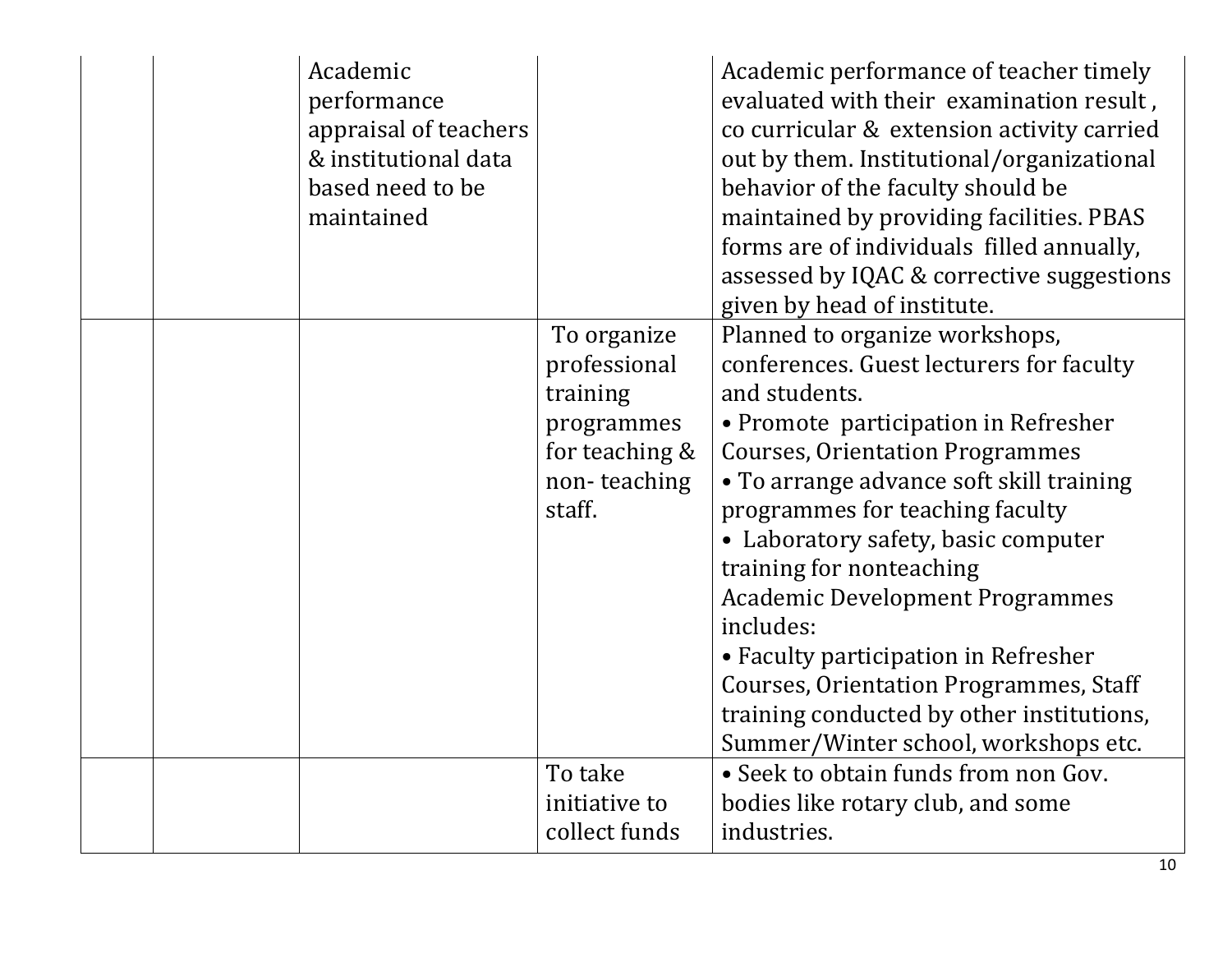|     |                                                  | from non-govt.<br>bodies &<br>individuals.                                                |                                                                                                                                                                                                                                                                                                                                                                                                  |
|-----|--------------------------------------------------|-------------------------------------------------------------------------------------------|--------------------------------------------------------------------------------------------------------------------------------------------------------------------------------------------------------------------------------------------------------------------------------------------------------------------------------------------------------------------------------------------------|
|     |                                                  | To improve<br>record of<br>minutes of<br>meetings of<br>various bodies<br>/ Departments   | • Attention made towards improve record<br>of minutes of meetings of various college<br>committees and / Departmental activities.<br>. Properly Meeting registered with agenda<br>and Resolution of meeting passed if<br>required though minutes of meeting is<br>recorded in meeting register of each<br>committee                                                                              |
| 7.0 | <b>Institutional Values &amp; Best Practices</b> |                                                                                           |                                                                                                                                                                                                                                                                                                                                                                                                  |
|     |                                                  | $\bullet$ To<br>implement<br>institutional<br>Best practices<br>in the purview<br>of NAAC | • Planning made for the academic best<br>practices like Remedial coaching,<br>Advanced and slow learner scheme,<br>Mentor-Mentee scheme etc.                                                                                                                                                                                                                                                     |
|     |                                                  | To take<br>initiative for e-<br>waste& solid<br>waste<br>management.                      | • Other best practices: Poly-house,<br>sericulture, fish farming, rain water<br>harvesting etc. should be effectively<br>implemented. Earn and Learn schemes for<br>the needy and financially weaker students<br>• Programme chalk out to run best practices,<br>by various departments like Poly-house,<br>vermiculture, fish farming, rain water<br>harvesting, solar system, tree plantation, |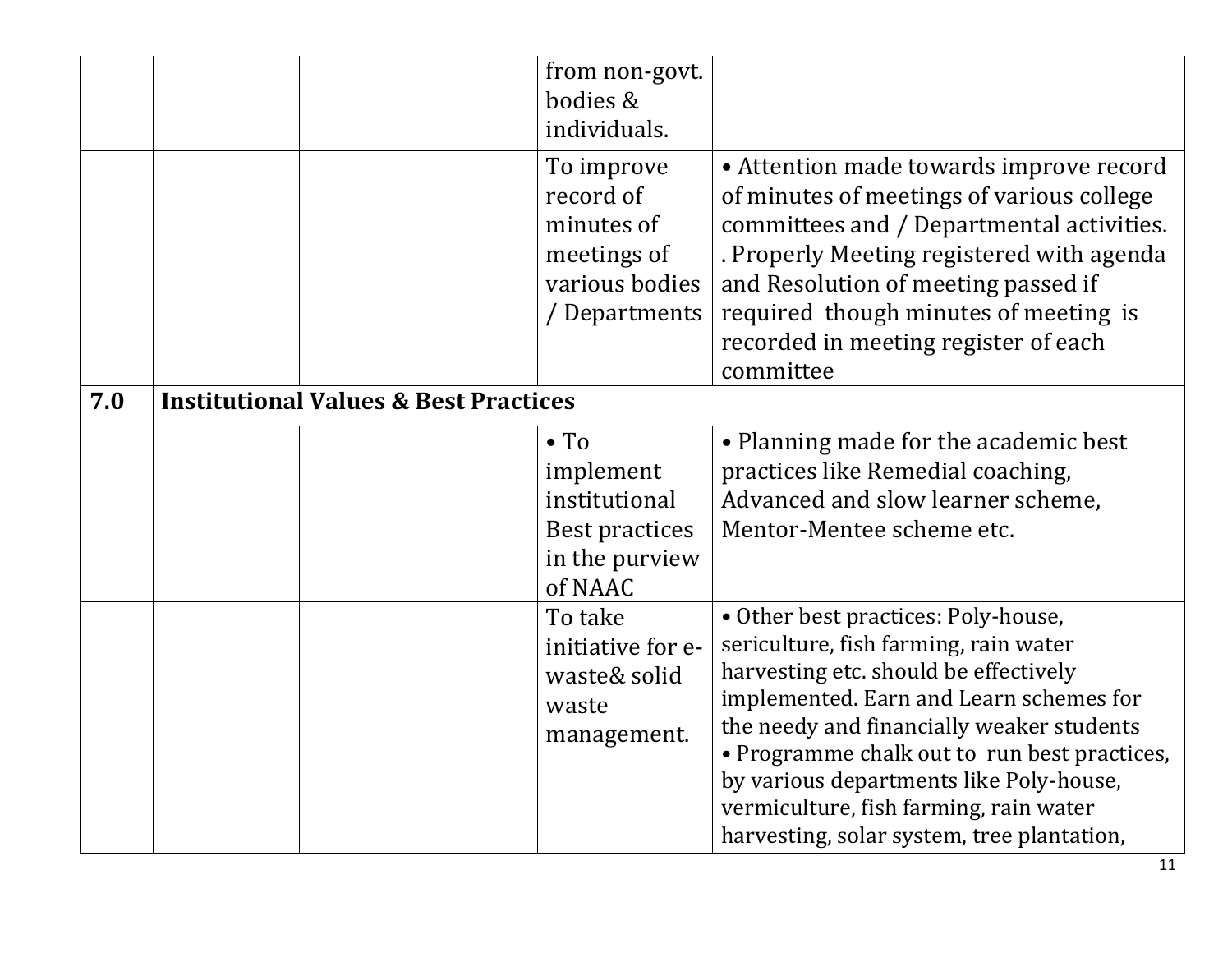|             |                                | Plastic free campus, vegetative index,<br>phytoremidation Fish farming practices etc.<br>should be effectively implemented. Yoga,<br>Carrier counseling progremmes will be<br>strengthened<br>• Initiative taken for e-waste management.<br>•Dead Stock of e-waste will be handed over<br>to the private agency for disposal and reuse,<br>recycling process<br>• Initiative for solid waste management:<br>• Plants manure through vermin-composting.<br>Green audit certification. Phyto-remediation<br>projects. Plants manure through vermin-<br>composting. Green audit certificate. |
|-------------|--------------------------------|-------------------------------------------------------------------------------------------------------------------------------------------------------------------------------------------------------------------------------------------------------------------------------------------------------------------------------------------------------------------------------------------------------------------------------------------------------------------------------------------------------------------------------------------------------------------------------------------|
|             | • To develop<br>facilities for | • College provides sufficient and adequate<br>facilities for differently abled students.                                                                                                                                                                                                                                                                                                                                                                                                                                                                                                  |
|             | differently                    |                                                                                                                                                                                                                                                                                                                                                                                                                                                                                                                                                                                           |
|             | abled<br>students.             |                                                                                                                                                                                                                                                                                                                                                                                                                                                                                                                                                                                           |
| B-Office    | $\bullet$ To take              | The office administration is well planned                                                                                                                                                                                                                                                                                                                                                                                                                                                                                                                                                 |
| Administrat | initiative for                 | and maintained under the control of head                                                                                                                                                                                                                                                                                                                                                                                                                                                                                                                                                  |
| ion &       | proper                         | of the institution, & Office Superintendent.                                                                                                                                                                                                                                                                                                                                                                                                                                                                                                                                              |
| Financial   | documentatio                   | College is assessed and audited every year                                                                                                                                                                                                                                                                                                                                                                                                                                                                                                                                                |
| Audit       | n of all                       | by the government and also by sanstha.                                                                                                                                                                                                                                                                                                                                                                                                                                                                                                                                                    |
|             | accounts                       |                                                                                                                                                                                                                                                                                                                                                                                                                                                                                                                                                                                           |
|             | • To take                      | College planned to start the online                                                                                                                                                                                                                                                                                                                                                                                                                                                                                                                                                       |
|             | strengthen                     | examination form, other notices by mail                                                                                                                                                                                                                                                                                                                                                                                                                                                                                                                                                   |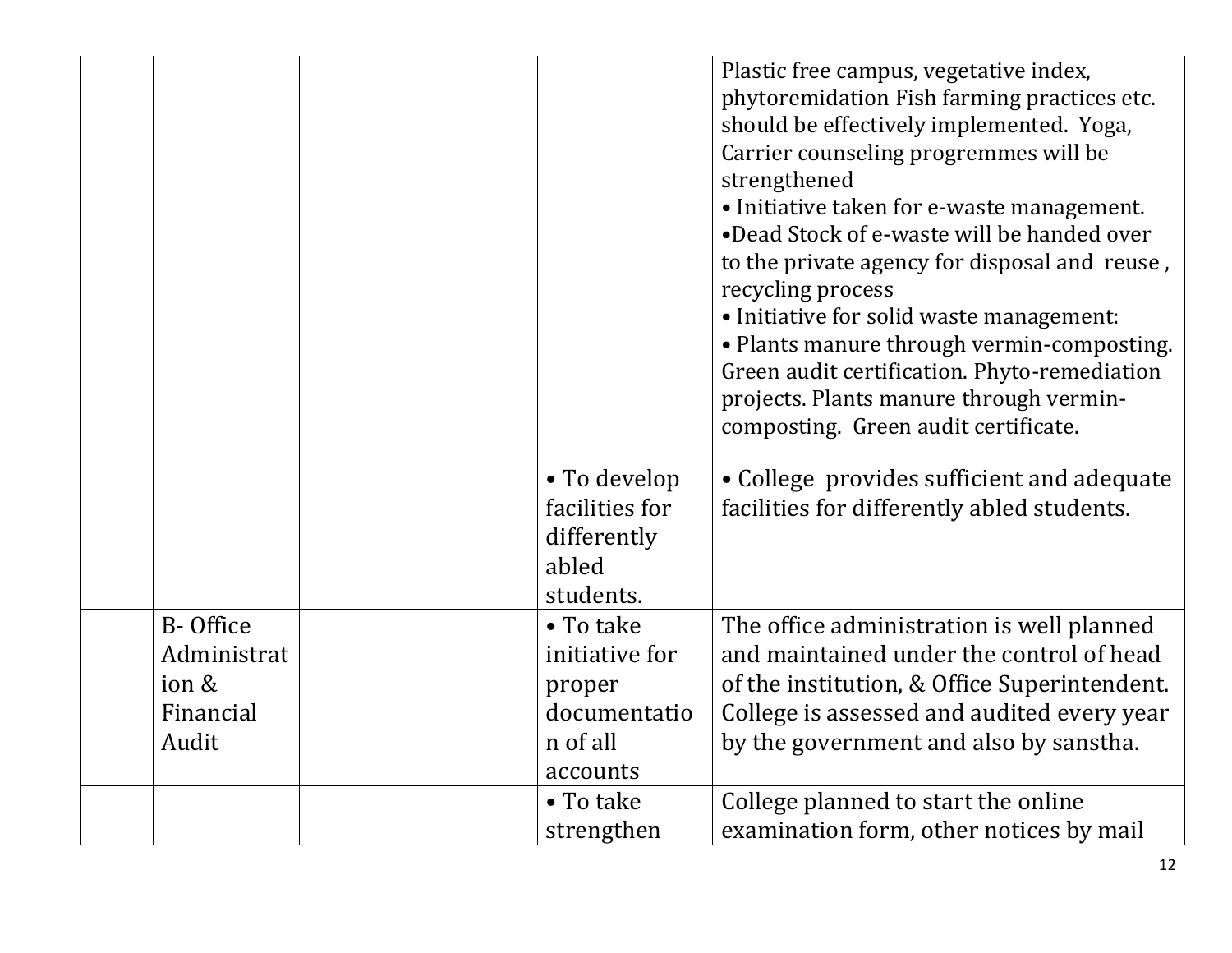|                                   | online<br>processes<br>related to<br>office<br>administratio<br>n.                                                                              | and what's-up bulk messages. College is<br>having facility like Vruddhi Software, tally<br>software for smooth conduct of office<br>work.                                                                                                                                                                                                                                                                                                                                                                                                                                                                                                                                                                                            |
|-----------------------------------|-------------------------------------------------------------------------------------------------------------------------------------------------|--------------------------------------------------------------------------------------------------------------------------------------------------------------------------------------------------------------------------------------------------------------------------------------------------------------------------------------------------------------------------------------------------------------------------------------------------------------------------------------------------------------------------------------------------------------------------------------------------------------------------------------------------------------------------------------------------------------------------------------|
| C-NIRF                            | To take to<br>avail ranking<br>in NIRF-2019.                                                                                                    | Registered for NIRF 2018-19 & will fill up<br>and update the all necessary information<br>in NIRF-2019.                                                                                                                                                                                                                                                                                                                                                                                                                                                                                                                                                                                                                              |
| $D -$<br>Department<br>al Profile | To strengthen<br>Teaching-<br>Learning<br>process,<br>academic<br>results,<br>research &<br>extension<br>activities at<br>departmental<br>level | To strengthen Teaching-Learning process,<br>academic, curricular, Co-curricular<br>activities planned to proper<br>implementation. Which includes academic<br>results, research & extension activities at<br>departmental level Preparation academic<br>calendar, departmental inputs timetables,<br>lesson notes, teaching plan, organization<br>of Unit tests. Midterm examination and<br>take extra coaching remedial teaching<br>activity for academic weaker which is<br>born for the last year failure student, This<br>can be completed by Preparations of<br>separate time table for their extra<br>coaching. Focussed on the importance of to<br>Run the Slow and Advance Learner<br>scheme, and also Mentor Mentee scheme. |